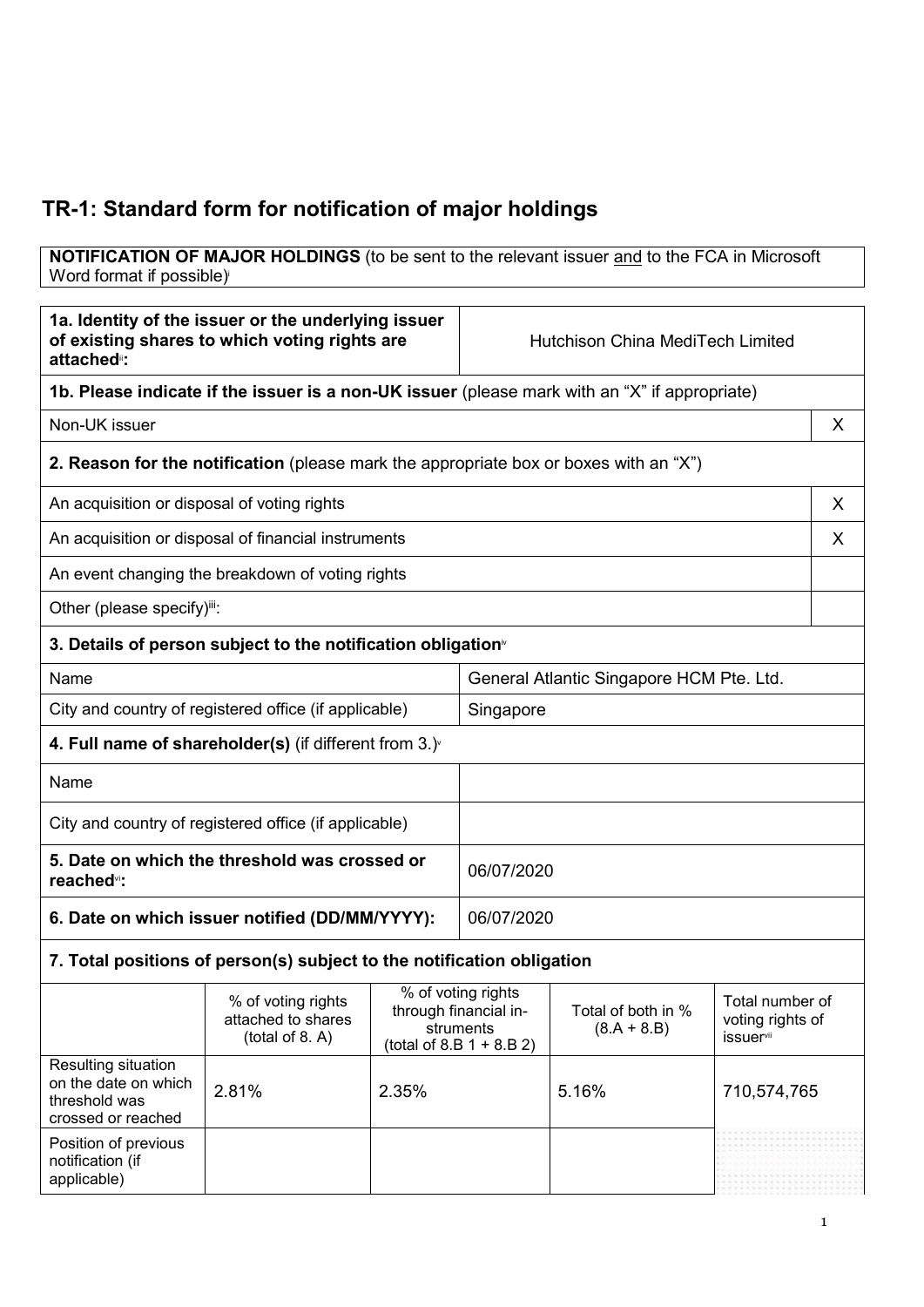## **8. Notified details of the resulting situation on the date on which the threshold was crossed or reached**viii

# **A: Voting rights attached to shares**

| Class/type of<br>shares                | Number of voting rightsix                                     |                                                                | % of voting rights                                            |                                                                       |
|----------------------------------------|---------------------------------------------------------------|----------------------------------------------------------------|---------------------------------------------------------------|-----------------------------------------------------------------------|
| ISIN code (if possible)                | <b>Direct</b><br>(Art 9 of Directive<br>2004/109/EC) (DTR5.1) | Indirect<br>(Art 10 of Directive<br>2004/109/EC)<br>(DTR5.2.1) | <b>Direct</b><br>(Art 9 of Directive<br>2004/109/EC) (DTR5.1) | <b>Indirect</b><br>(Art 10 of Directive<br>2004/109/EC)<br>(DTR5.2.1) |
| <b>Ordinary Shares</b><br>KYG4672N1198 | 20,000,000                                                    |                                                                | 2.81%                                                         |                                                                       |
|                                        |                                                               |                                                                |                                                               |                                                                       |
|                                        |                                                               |                                                                |                                                               |                                                                       |
| <b>SUBTOTAL 8. A</b>                   | 20,000,000                                                    |                                                                | 2.81%                                                         |                                                                       |

| B 1: Financial Instruments according to Art. 13(1)(a) of Directive 2004/109/EC (DTR5.3.1.1 (a)) |                               |                                         |                                                                                                        |                    |
|-------------------------------------------------------------------------------------------------|-------------------------------|-----------------------------------------|--------------------------------------------------------------------------------------------------------|--------------------|
| <b>Type of financial</b><br>instrument                                                          | <b>Expiration</b><br>$date^x$ | Exercise/<br><b>Conversion Periodxi</b> | <b>Number of voting rights</b><br>that may be acquired if<br>the instrument is<br>exercised/converted. | % of voting rights |
|                                                                                                 |                               |                                         |                                                                                                        |                    |
|                                                                                                 |                               |                                         |                                                                                                        |                    |
|                                                                                                 |                               |                                         |                                                                                                        |                    |
|                                                                                                 |                               | <b>SUBTOTAL 8. B 1</b>                  |                                                                                                        |                    |

| B 2: Financial Instruments with similar economic effect according to Art. 13(1)(b) of Directive<br>2004/109/EC (DTR5.3.1.1 (b)) |                                        |                                             |                                                        |                            |                    |
|---------------------------------------------------------------------------------------------------------------------------------|----------------------------------------|---------------------------------------------|--------------------------------------------------------|----------------------------|--------------------|
| <b>Type of financial</b><br>instrument                                                                                          | <b>Expiration</b><br>date <sup>x</sup> | Exercise/<br><b>Conversion</b><br>Period xi | <b>Physical or</b><br>cash<br>settlement <sup>x⊪</sup> | Number of<br>voting rights | % of voting rights |
| Warrants over<br>Ordinary<br><b>Shares</b>                                                                                      | January 3,<br>2022                     | At any time<br>after July 2,<br>2020        | Physical                                               | 16,666,670                 | 2.35%              |
|                                                                                                                                 |                                        |                                             |                                                        |                            |                    |
|                                                                                                                                 |                                        |                                             |                                                        |                            |                    |
|                                                                                                                                 |                                        |                                             | <b>SUBTOTAL</b><br>8.B.2                               | 16,666,670                 | 2.35%              |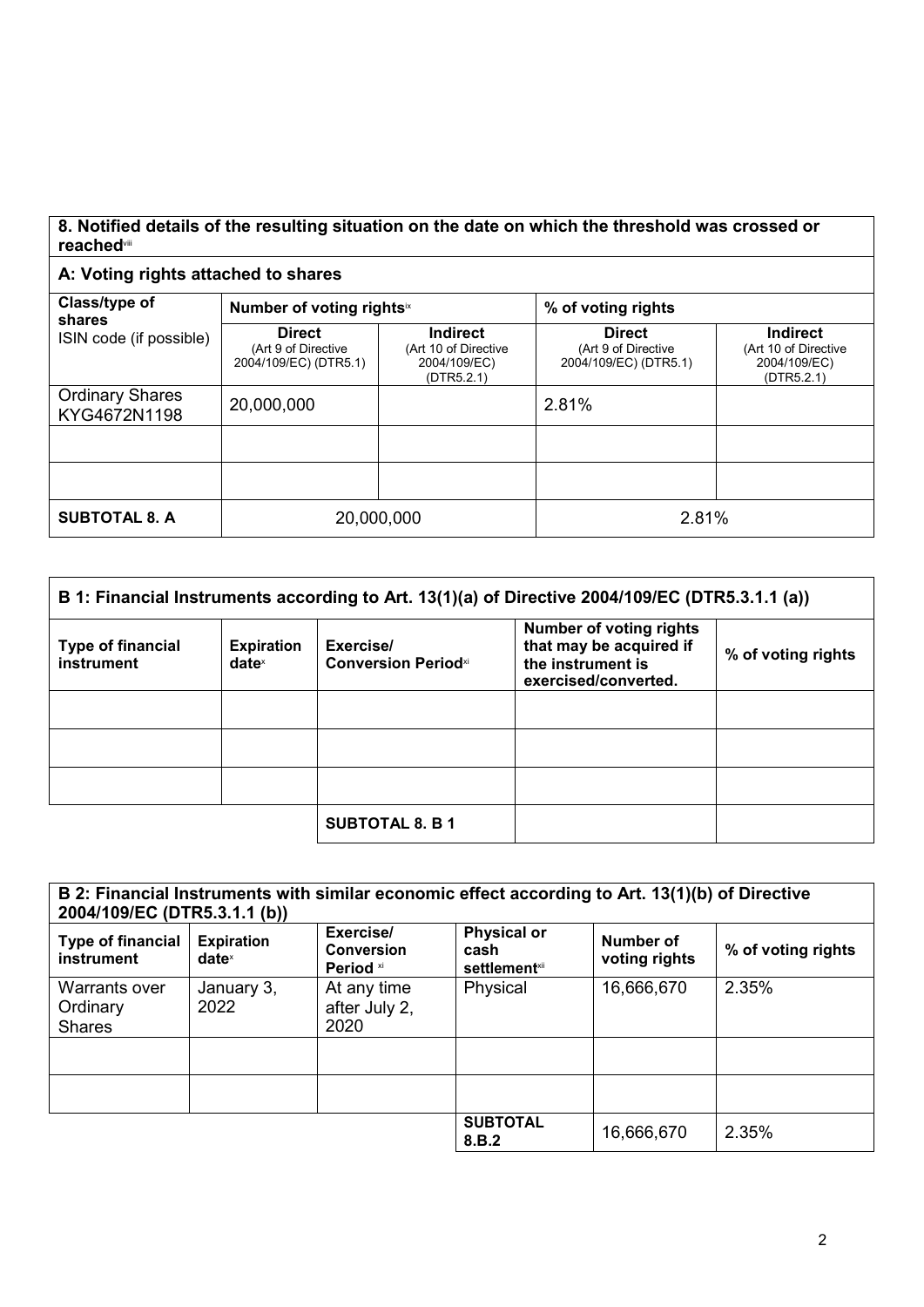| 9. Information in relation to the person subject to the notification obligation (please mark the<br>applicable box with an "X")                                                                                                  |                                                                                                                                                                                                                                                                  |                                                                                                                        |                                                                                |  |
|----------------------------------------------------------------------------------------------------------------------------------------------------------------------------------------------------------------------------------|------------------------------------------------------------------------------------------------------------------------------------------------------------------------------------------------------------------------------------------------------------------|------------------------------------------------------------------------------------------------------------------------|--------------------------------------------------------------------------------|--|
| Person subject to the notification obligation is not controlled by any natural person or legal entity and does not<br>control any other undertaking(s) holding directly or indirectly an interest in the (underlying) issuerxili |                                                                                                                                                                                                                                                                  |                                                                                                                        |                                                                                |  |
|                                                                                                                                                                                                                                  | Full chain of controlled undertakings through which the voting rights and/or the<br>financial instruments are effectively held starting with the ultimate controlling natural person or legal entity <sup>xiv</sup><br>(please add additional rows as necessary) |                                                                                                                        |                                                                                |  |
| <b>Name</b> <sup>w</sup>                                                                                                                                                                                                         | % of voting rights if it<br>equals or is higher<br>than the notifiable<br>threshold                                                                                                                                                                              | % of voting rights<br>through financial in-<br>struments if it equals<br>or is higher than the<br>notifiable threshold | Total of both if it<br>equals or is higher<br>than the notifiable<br>threshold |  |
| GAP (Bermuda) Limited                                                                                                                                                                                                            |                                                                                                                                                                                                                                                                  |                                                                                                                        | 5.16%                                                                          |  |
| General Atlantic LLC                                                                                                                                                                                                             |                                                                                                                                                                                                                                                                  |                                                                                                                        | 5.16%                                                                          |  |
| <b>General Atlantic GenPar</b><br>(Bermuda), L.P.                                                                                                                                                                                |                                                                                                                                                                                                                                                                  |                                                                                                                        | 5.16%                                                                          |  |
| General Atlantic (Lux)<br>S.à r.l.                                                                                                                                                                                               |                                                                                                                                                                                                                                                                  |                                                                                                                        | 5.16%                                                                          |  |
| <b>General Atlantic GenPar</b><br>(Lux) SCSp, L.P.                                                                                                                                                                               |                                                                                                                                                                                                                                                                  |                                                                                                                        | 5.16%                                                                          |  |
| <b>General Atlantic Part-</b><br>ners (Bermuda) IV, L.P.                                                                                                                                                                         |                                                                                                                                                                                                                                                                  |                                                                                                                        | 5.16%                                                                          |  |
| <b>General Atlantic Part-</b><br>ners (Bermuda) EU, L.P.                                                                                                                                                                         |                                                                                                                                                                                                                                                                  |                                                                                                                        | 5.16%                                                                          |  |
| <b>General Atlantic Part-</b><br>ners (Lux) SCSp, L.P.                                                                                                                                                                           |                                                                                                                                                                                                                                                                  |                                                                                                                        | 5.16%                                                                          |  |
| <b>GAP Coinvestments III,</b><br><b>LLC</b>                                                                                                                                                                                      |                                                                                                                                                                                                                                                                  |                                                                                                                        | 5.16%                                                                          |  |
| <b>GAP Coinvestments IV,</b><br><b>LLC</b>                                                                                                                                                                                       |                                                                                                                                                                                                                                                                  |                                                                                                                        | 5.16%                                                                          |  |
| <b>GAP Coinvestments V,</b><br><b>LLC</b>                                                                                                                                                                                        |                                                                                                                                                                                                                                                                  |                                                                                                                        | 5.16%                                                                          |  |
| <b>GAP Coinvestments</b><br>CDA, L.P.                                                                                                                                                                                            |                                                                                                                                                                                                                                                                  |                                                                                                                        | 5.16%                                                                          |  |
| <b>General Atlantic Singa-</b><br>pore Interholdco Ltd.                                                                                                                                                                          |                                                                                                                                                                                                                                                                  |                                                                                                                        | 5.16%                                                                          |  |